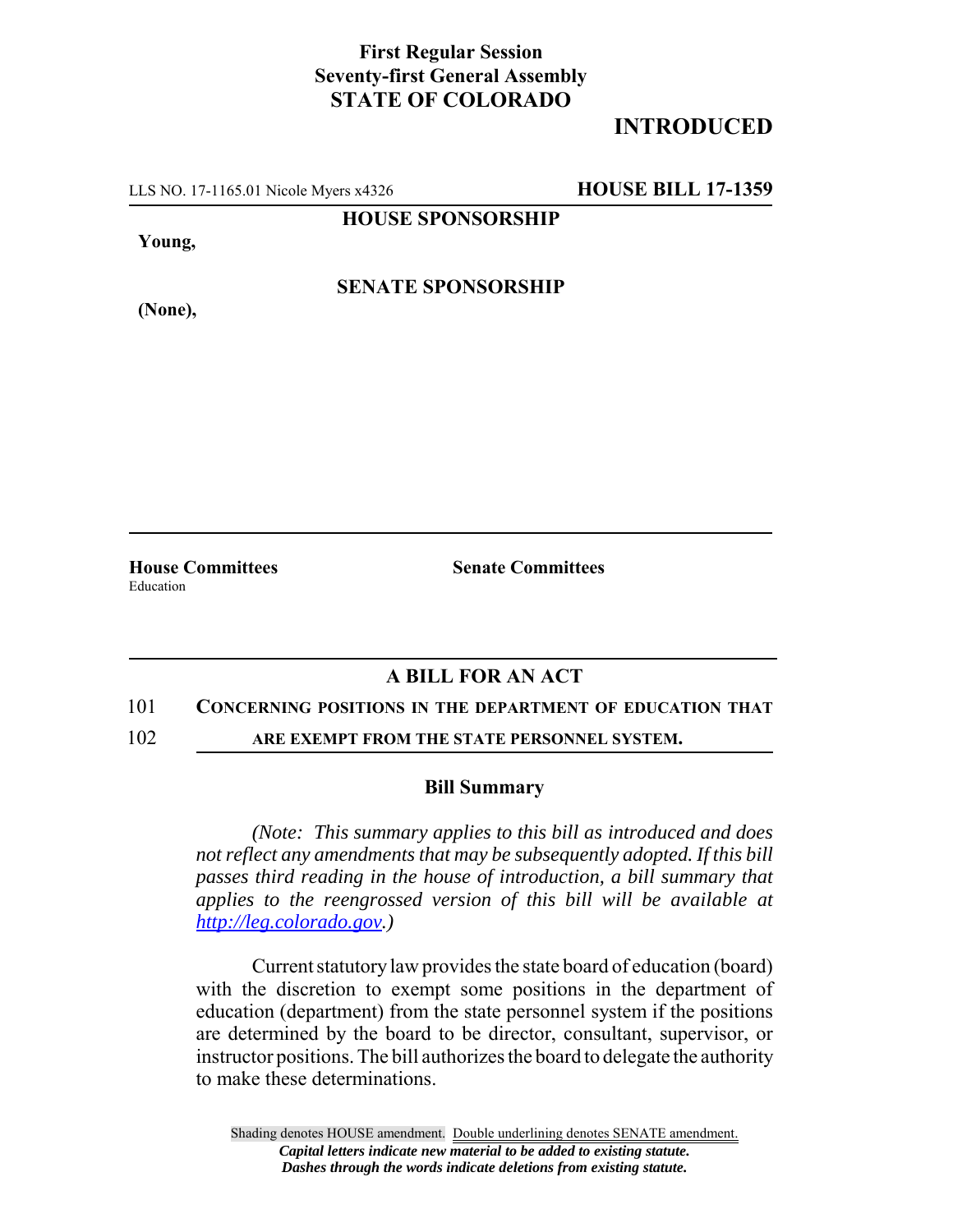The bill specifies that any employee holding a position determined by the board or its designee to be a director, a consultant, a supervisor, or an instructor position on or before September 1, 2017, remains exempt from the state personnel system so long as the employee continues to hold that position.

The board or its designee is required to determine which positions in the department meet the criteria to be exempt from the state personnel system; except that the board may not determine that a position is exempt while it is held by an employee in the state personnel system.

On or before December 31 of each year, the commissioner of education is required to submit a report to the state personnel director listing all positions in the department that are exempt, pursuant to the board's statutory authority, from the state personnel system.

1 *Be it enacted by the General Assembly of the State of Colorado:*

2 **SECTION 1.** In Colorado Revised Statutes, **amend** 22-2-104 as 3 follows:

 **22-2-104. Offices and positions - nature.** (1) As a matter of legislative determination, the offices of commissioner of education, assistant commissioners of education, and all positions of employment classified by the board OR BY ITS DESIGNEE as director, consultant, supervisor, or instructor are declared to be educational in nature AND ADMINISTRATORS OF THE DEPARTMENT and not under the state personnel 10 system.

 (2) ANY EMPLOYEE HOLDING A POSITION CLASSIFIED BY THE BOARD OR ITS DESIGNEE AS DIRECTOR, CONSULTANT, SUPERVISOR, OR 13 INSTRUCTOR ON OR BEFORE SEPTEMBER 1, 2017, REMAINS EXEMPT FROM THE STATE PERSONNEL SYSTEM SO LONG AS THE EMPLOYEE CONTINUES TO HOLD THAT POSITION.

16 (3) THE BOARD OR ITS DESIGNEE SHALL DETERMINE WHICH 17 POSITIONS IN THE DEPARTMENT MEET THE CRITERIA SET FORTH IN 18 SUBSECTION (1) OF THIS SECTION; EXCEPT THAT A POSITION SHALL NOT BE